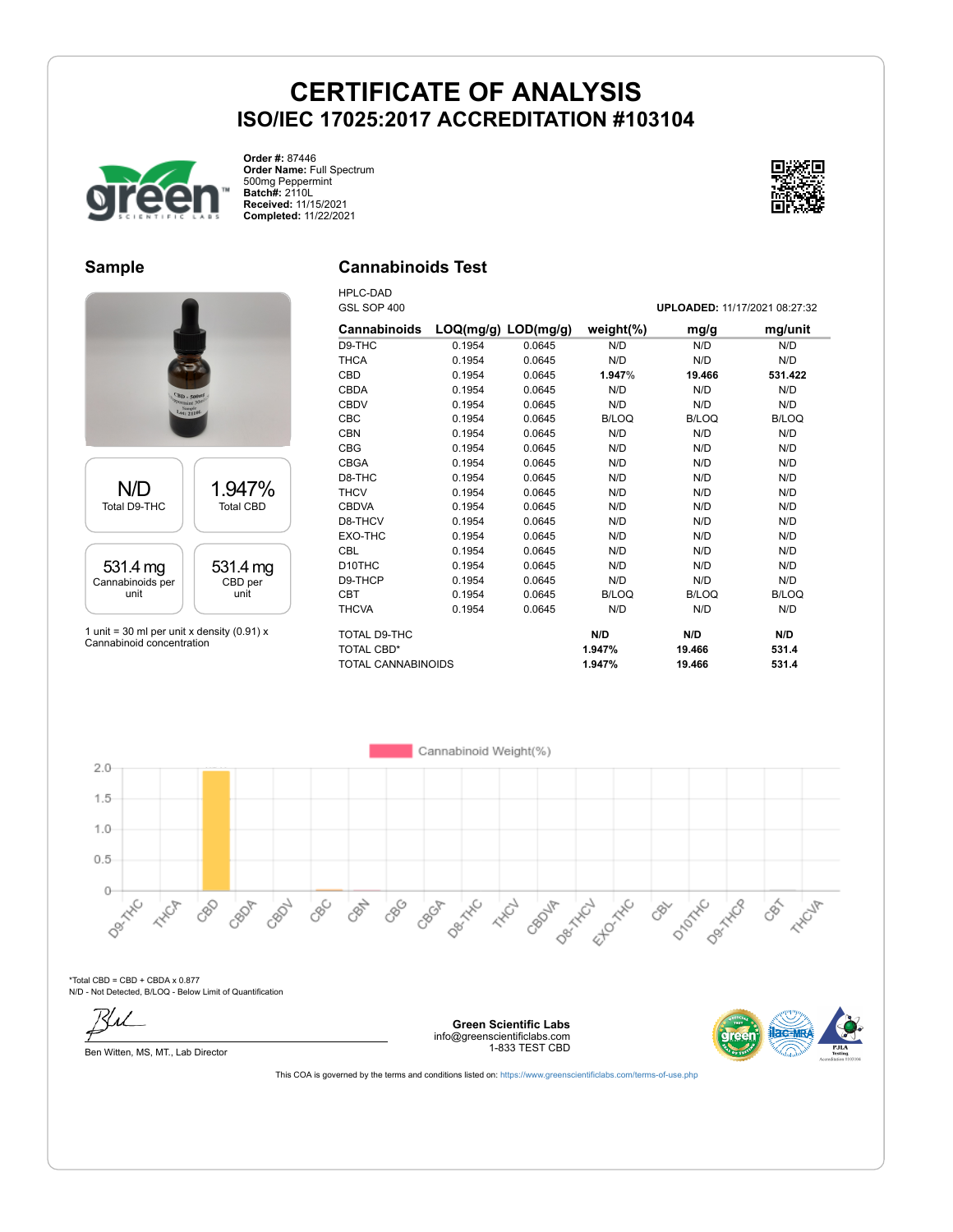GSL SOP 404

**Uploaded:** 11/17/2021 11:50:02



**Order #:** 87446 **Order Name:** Full Spectrum 500mg Peppermint **Batch#:** 2110L **Received:** 11/15/2021 **Completed:** 11/22/2021



## **TERPENES: TOTAL (0.278%)**

GC-FID

| Terpene                    | Results (%)  | LOQ (%)   | $LOD$ $(\%)$ |
|----------------------------|--------------|-----------|--------------|
| 3-CARENE                   | N/D          | 0.003%    | 0.001%       |
| A-BISABOLOL                | 0.023%       | 0.003%    | 0.001%       |
| A-CEDRENE                  | N/D          | 0.003%    | 0.001%       |
| A-HUMULENE                 | 0.024%       | $0.003\%$ | 0.001%       |
| A-PINENE                   | N/D          | $0.003\%$ | 0.001%       |
| A-TERPINENE                | N/D          | $0.003\%$ | 0.001%       |
| <b>B-MYRCENE</b>           | N/D          | $0.003\%$ | 0.001%       |
| <b>B-PINENE</b>            | N/D          | 0.003%    | 0.001%       |
| BORNEOL (MIX OF ISOMERS)   | <b>B/LOQ</b> | 0.003%    | 0.001%       |
| <b>CAMPHENE</b>            | N/D          | 0.003%    | 0.001%       |
| CAMPHOR (MIX OF ISOMERS)   | 0.006%       | 0.003%    | 0.001%       |
| <b>CARYOPHYLLENE OXIDE</b> | 0.013%       | 0.003%    | 0.001%       |
| CEDROL                     | 0.018%       | 0.003%    | 0.001%       |
| <b>CIS-NEROLIDOL</b>       | N/D          | 0.003%    | 0.001%       |
| <b>CIS-OCIMENE</b>         | N/D          | 0.003%    | 0.001%       |
| ENDO-FENCHYL ALCOHOL       | 0.005%       | 0.003%    | 0.001%       |
| <b>EUCALYPTOL</b>          | <b>B/LOQ</b> | $0.003\%$ | 0.001%       |
| FENCHONE (MIX OF ISOMERS)  | N/D          | $0.003\%$ | 0.001%       |
| <b>GAMMA-TERPINENE</b>     | N/D          | 0.003%    | 0.001%       |

| Results (%)  | LOQ (%) | $LOD$ $(\%)$ |
|--------------|---------|--------------|
| N/D          | 0.003%  | 0.001%       |
| N/D          | 0.003%  | 0.001%       |
| 0.011%       | 0.003%  | 0.001%       |
| 0.091%       | 0.003%  | 0.001%       |
| N/D          | 0.003%  | 0.001%       |
| N/D          | 0.003%  | 0.001%       |
| <b>B/LOQ</b> | 0.003%  | 0.001%       |
| 0.008%       | 0.003%  | 0.001%       |
| N/D          | 0.003%  | 0.001%       |
| N/D          | 0.003%  | 0.001%       |
| <b>B/LOQ</b> | 0.003%  | 0.001%       |
| <b>B/LOQ</b> | 0.003%  | 0.001%       |
| 0.009%       | 0.003%  | 0.001%       |
| N/D          | 0.003%  | 0.001%       |
| 0.059%       | 0.003%  | 0.001%       |
| 0.003%       | 0.003%  | 0.001%       |
| N/D          | 0.003%  | 0.001%       |
| N/D          | 0.003%  | 0.001%       |
|              |         |              |

#### **Top Terpenes Results:**





Ben Witten, MS, MT., Lab Director

**Green Scientific Labs** info@greenscientificlabs.com 1-833 TEST CBD

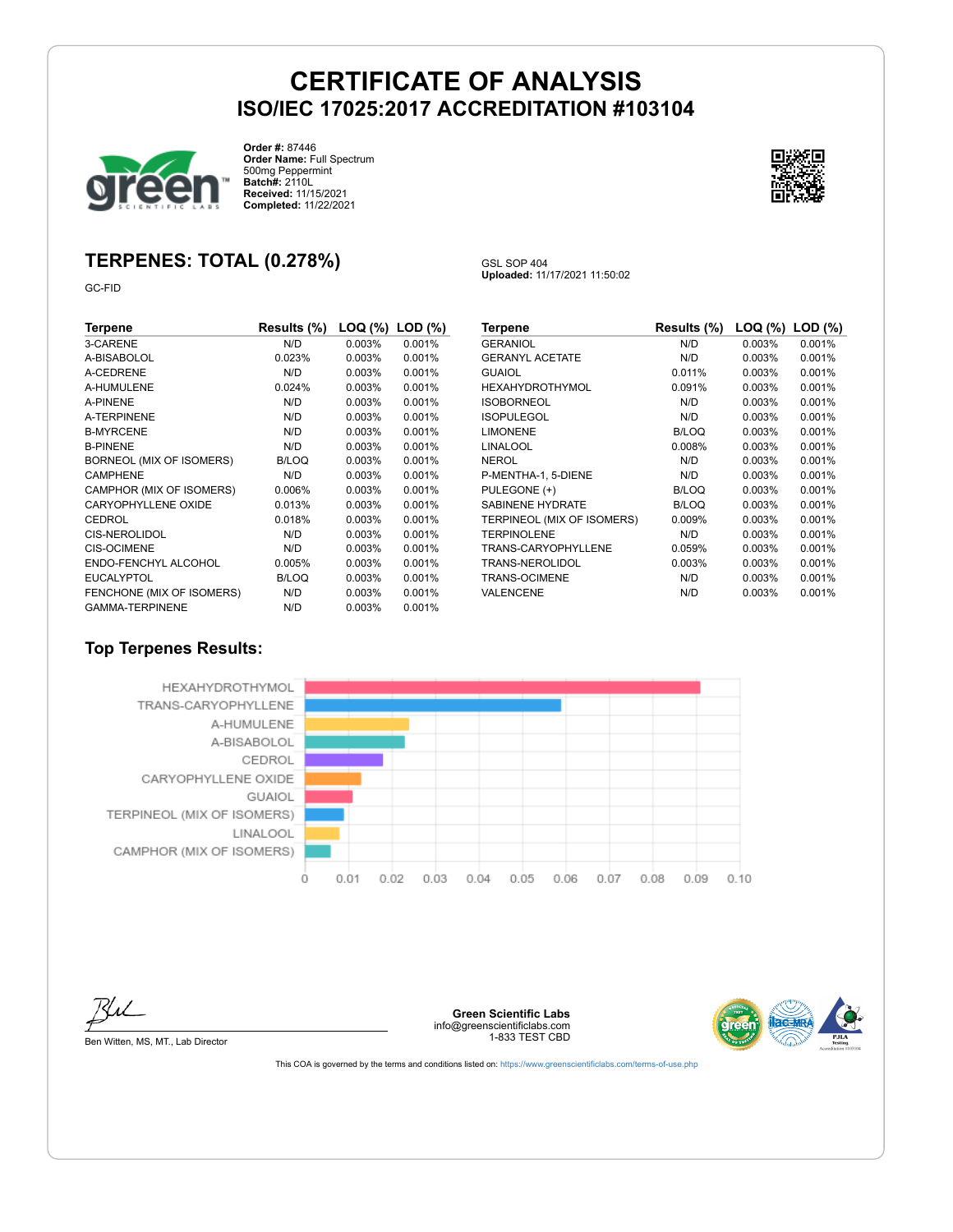CYPERMETHRIN



**Order #:** 87446 **Order Name:** Full Spectrum 500mg Peppermint **Batch#:** 2110L **Received:** 11/15/2021 **Completed:** 11/22/2021



**(ppm) (ppm) (ppm)**

## **PESTICIDE ANALYSIS:**

GC-MS/MS

GSL SOP 401 **PREPARED:** 11/16/2021 13:01:56 **UPLOADED:** 11/17/2021 12:04:44

**Pesticide Action Level Results LOQ LOD (ppm)**

THE CYFLUTHRIN 1.000 N/D 0.100 0.010<br>CYPERMETHRIN 1.000 N/D 0.100 0.010

PENTACHLORONITROBENZENE 0.200 N/D 0.100 0.010

| Pesticide           | <b>Action Level</b><br>(ppm) | Results<br>(ppm) | LOQ<br>(ppm) | LOD<br>(ppm) |
|---------------------|------------------------------|------------------|--------------|--------------|
| CAPTAN              | 3.000                        | N/D              | 0.100        | 0.010        |
| CHLORDANE           | 0.100                        | N/D              | 0.100        | 0.010        |
| <b>CHLORFENAPYR</b> | 0.100                        | N/D              | 0.100        | 0.010        |
| <b>COUMAPHOS</b>    | 0.100                        | N/D              | 0.100        | 0.010        |
| LC-MS/MS            |                              |                  |              |              |

| <b>Pesticide</b>     | <b>Action Level</b><br>(ppm) | <b>Results</b><br>(ppm) | LOQ<br>(ppm) | LOD<br>(ppm) |
|----------------------|------------------------------|-------------------------|--------------|--------------|
| <b>ABAMECTIN B1A</b> | 0.300                        | N/D                     | 0.005        | 0.005        |
| <b>ACEPHATE</b>      | 3.000                        | N/D                     | 0.005        | 0.001        |
| <b>ACEQUINOCYL</b>   | 2.000                        | N/D                     | 0.005        | 0.005        |
| <b>ACETAMIPRID</b>   | 3.000                        | N/D                     | 0.005        | 0.005        |
| <b>ALDICARB</b>      | 0.100                        | N/D                     | 0.005        | 0.005        |
| <b>AZOXYSTROBIN</b>  | 3.000                        | N/D                     | 0.005        | 0.001        |
| <b>BIFENAZATE</b>    | 3.000                        | N/D                     | 0.005        | 0.001        |
| <b>BIFENTHRIN</b>    | 0.500                        | N/D                     | 0.005        | 0.005        |
| <b>BOSCALID</b>      | 3.000                        | N/D                     | 0.005        | 0.005        |
| CARBARYL             | 0.500                        | N/D                     | 0.005        | 0.001        |
| CARBOFURAN           | 0.100                        | N/D                     | 0.005        | 0.001        |
| CHLORANTRANILIPROLE  | 3.000                        | N/D                     | 0.005        | 0.005        |
| CHLORMEQUAT          | 3.000                        | N/D                     | 0.250        | 0.100        |
| <b>CHLORIDE</b>      |                              |                         |              |              |
| <b>CHLORPYRIFOS</b>  | 0.100                        | N/D                     | 0.005        | 0.005        |
| <b>CLOFENTEZINE</b>  | 0.500                        | N/D                     | 0.005        | 0.005        |
| <b>DAMINOZIDE</b>    | 0.100                        | N/D                     | 0.005        | 0.001        |
| <b>DIAZINON</b>      | 0.200                        | N/D                     | 0.005        | 0.005        |
| <b>DICHLORVOS</b>    | 0.100                        | N/D                     | 0.005        | 0.001        |
| <b>DIMETHOATE</b>    | 0.100                        | N/D                     | 0.005        | 0.001        |
| <b>DIMETHOMORPH</b>  | 3.000                        | N/D                     | 0.005        | 0.001        |
| <b>ETHOPROPHOS</b>   | 0.100                        | N/D                     | 0.005        | 0.001        |
| <b>ETOFENPROX</b>    | 0.100                        | N/D                     | 0.005        | 0.005        |
| <b>ETOXAZOLE</b>     | 1.500                        | N/D                     | 0.050        | 0.005        |
| <b>FENHEXAMID</b>    | 3.000                        | N/D                     | 0.005        | 0.001        |
| <b>FENOXYCARB</b>    | 0.100                        | N/D                     | 0.005        | 0.005        |
| <b>FENPYROXIMATE</b> | 2.000                        | N/D                     | 0.005        | 0.005        |
| <b>FIPRONIL</b>      | 0.100                        | N/D                     | 0.005        | 0.005        |
| <b>FLONICAMID</b>    | 2.000                        | N/D                     | 0.025        | 0.005        |
| <b>FLUDIOXONIL</b>   | 3.000                        | N/D                     | 0.005        | 0.005        |
| <b>HEXYTHIAZOX</b>   | 2.000                        | N/D                     | 0.005        | 0.005        |

| Pesticide            | <b>Action Level</b><br>(ppm) | <b>Results</b><br>(ppm) | LOQ<br>(ppm) | <b>LOD</b><br>(ppm) |
|----------------------|------------------------------|-------------------------|--------------|---------------------|
| IMAZALIL             | 0.100                        | N/D                     | 0.005        | 0.001               |
| <b>IMIDACLOPRID</b>  | 3.000                        | N/D                     | 0.005        | 0.001               |
| KRESOXIM-METHYL      | 1.000                        | N/D                     | 0.005        | 0.005               |
| <b>MALATHION</b>     | 2.000                        | N/D                     | 0.005        | 0.001               |
| METALAXYL            | 3.000                        | N/D                     | 0.005        | 0.001               |
| <b>METHIOCARB</b>    | 0.100                        | N/D                     | 0.005        | 0.001               |
| <b>METHOMYL</b>      | 0.100                        | N/D                     | 0.005        | 0.001               |
| <b>MEVINPHOS</b>     | 0.100                        | N/D                     | 0.005        | 0.001               |
| <b>MYCLOBUTANIL</b>  | 3.000                        | N/D                     | 0.005        | 0.005               |
| <b>NALED</b>         | 0.500                        | N/D                     | 0.005        | 0.001               |
| OXAMYL               | 0.500                        | N/D                     | 0.005        | 0.001               |
| <b>PACLOBUTRAZOL</b> | 0.100                        | N/D                     | 0.005        | 0.005               |
| <b>PERMETHRINS</b>   | 1.000                        | N/D                     | 0.005        | 0.005               |
| PHOSMET              | 0.200                        | N/D                     | 0.005        | 0.001               |
| <b>PIPERONYL</b>     | 3.000                        | N/D                     | 0.005        | 0.005               |
| <b>BUTOXIDE</b>      |                              |                         |              |                     |
| <b>PRALLETHRIN</b>   | 0.400                        | N/D                     | 0.005        | 0.005               |
| <b>PROPICONAZOLE</b> | 1.000                        | N/D                     | 0.010        | 0.005               |
| <b>PROPOXUR</b>      | 0.100                        | N/D                     | 0.005        | 0.001               |
| <b>PYRETHRINS</b>    | 1.000                        | N/D                     | 0.005        | 0.001               |
| <b>PYRIDABEN</b>     | 3.000                        | N/D                     | 0.005        | 0.005               |
| SPINETORAM           | 3.000                        | N/D                     | 0.005        | 0.005               |
| <b>SPINOSAD</b>      | 3.000                        | N/D                     | 0.005        | 0.005               |
| <b>SPIROMESIFEN</b>  | 3.000                        | N/D                     | 0.005        | 0.001               |
| SPIROTETRAMAT        | 3.000                        | N/D                     | 0.005        | 0.005               |
| <b>SPIROXAMINE</b>   | 0.100                        | N/D                     | 0.005        | 0.001               |
| <b>TEBUCONAZOLE</b>  | 1.000                        | N/D                     | 0.005        | 0.001               |
| <b>THIACLOPRID</b>   | 0.100                        | N/D                     | 0.005        | 0.001               |
| <b>THIAMETHOXAM</b>  | 1.000                        | N/D                     | 0.005        | 0.001               |
| TRIFLOXYSTROBIN      | 3.000                        | N/D                     | 0.005        | 0.005               |

N/D = Not Detected, A/LOQ = Above LOQ Level, B/LOQ = Below LOQ Level, B/LOD = Below LOD Level



Ben Witten, MS, MT., Lab Director

**Green Scientific Labs** info@greenscientificlabs.com 1-833 TEST CBD

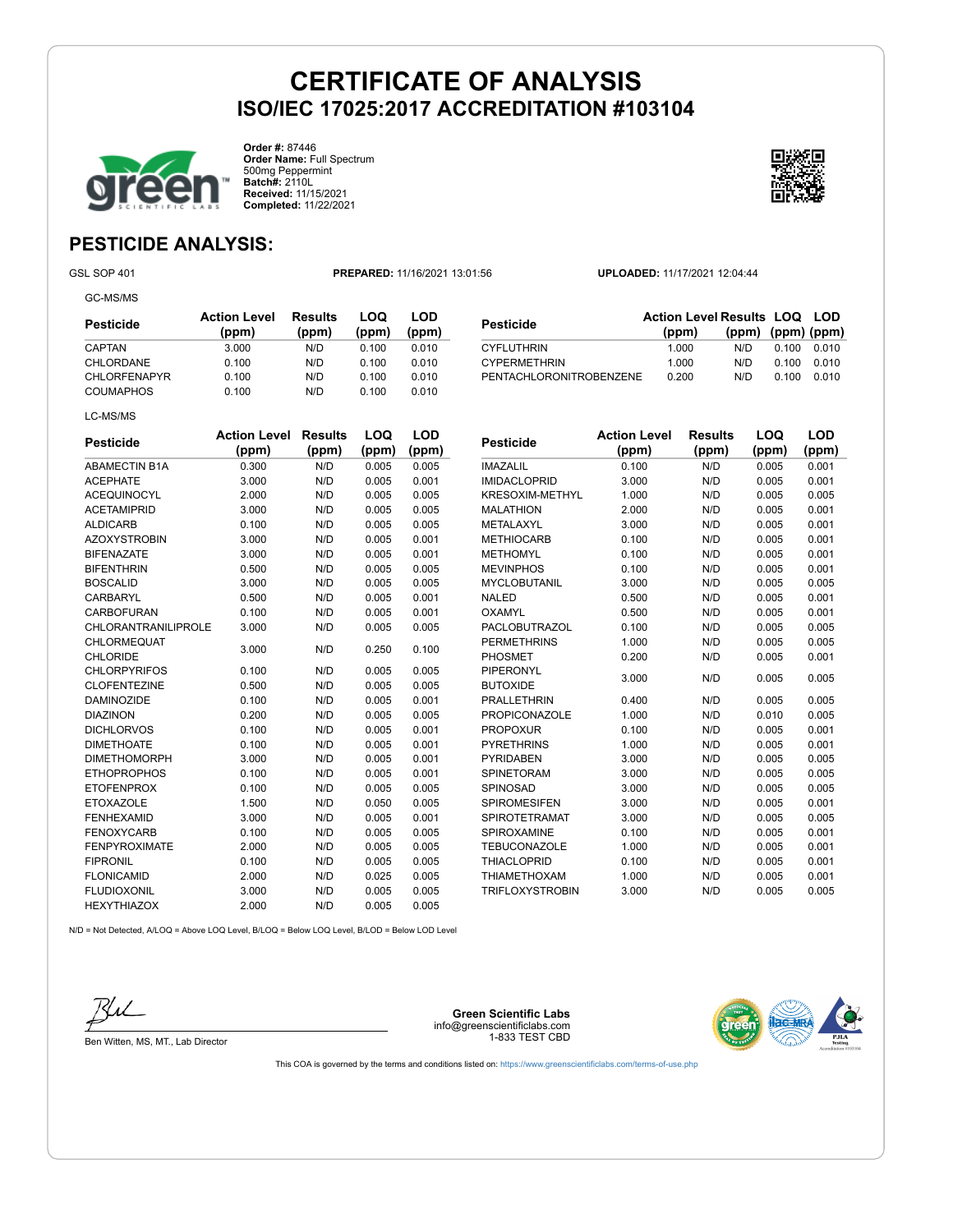

**Order #:** 87446 **Order Name:** Full Spectrum 500mg Peppermint **Batch#:** 2110L **Received:** 11/15/2021 **Completed:** 11/22/2021



### **RESIDUAL SOLVENTS:**

HS-GC-MS

GSL SOP 405

**Uploaded:** 11/17/2021 11:37:23

| <b>Residual Solvent</b>   | <b>Action Level (ppm)</b> | Results (ppm) | LOQ (ppm) | LOD (ppm) |
|---------------------------|---------------------------|---------------|-----------|-----------|
| 1,1-DICHLOROETHENE        | 8                         | N/D           | 0.63      | 0.6       |
| 1,2- DICHLOROETHANE       | 2                         | N/D           | 0.12      | 0.012     |
| 1,2-DICHLOROETHENE        | 5                         | N/D           | 0.73      | 0.09      |
| <b>ACETONE</b>            | 5,000                     | N/D           | 140       | 9         |
| <b>ACETONITRILE</b>       | 410                       | N/D           | 25        | 0.72      |
| <b>BENZENE</b>            |                           | N/D           |           | 0.6       |
| <b>BUTANE</b>             | 5,000                     | N/D           | 50        | 48        |
| <b>CHLOROFORM</b>         |                           | N/D           |           | 0.5       |
| <b>ETHANOL</b>            | 5,000                     | N/D           | 140       | 12        |
| ETHYL ACETATE             | 5,000                     | N/D           | 140       | 2.4       |
| ETHYL ETHER               | 5,000                     | N/D           | 140       | 6         |
| ETHYLENE OXIDE            |                           | N/D           | 2         | 0.6       |
| <b>ISOPROPYL ALCOHOL</b>  | 5,000                     | N/D           | 140       | 3         |
| <b>METHANOL</b>           | 3,000                     | N/D           | 100       | 6         |
| <b>METHYLENE CHLORIDE</b> | 125                       | N/D           | 1.5       | 1.5       |
| N-HEPTANE                 | 5,000                     | N/D           | 140       | 6         |
| N-HEXANE                  | 290                       | N/D           | 18        | 0.06      |
| <b>PENTANE</b>            | 5,000                     | N/D           | 140       | 9         |
| <b>PROPANE</b>            | 5,000                     | N/D           | 30        | 30        |
| <b>TOLUENE</b>            | 890                       | N/D           | 53        | 0.9       |
| <b>TRICHLOROETHENE</b>    |                           | N/D           |           | 0.3       |
| <b>XYLENES</b>            | 150                       | N/D           | 130       | 1.8       |

BU

Ben Witten, MS, MT., Lab Director

**Green Scientific Labs** info@greenscientificlabs.com 1-833 TEST CBD

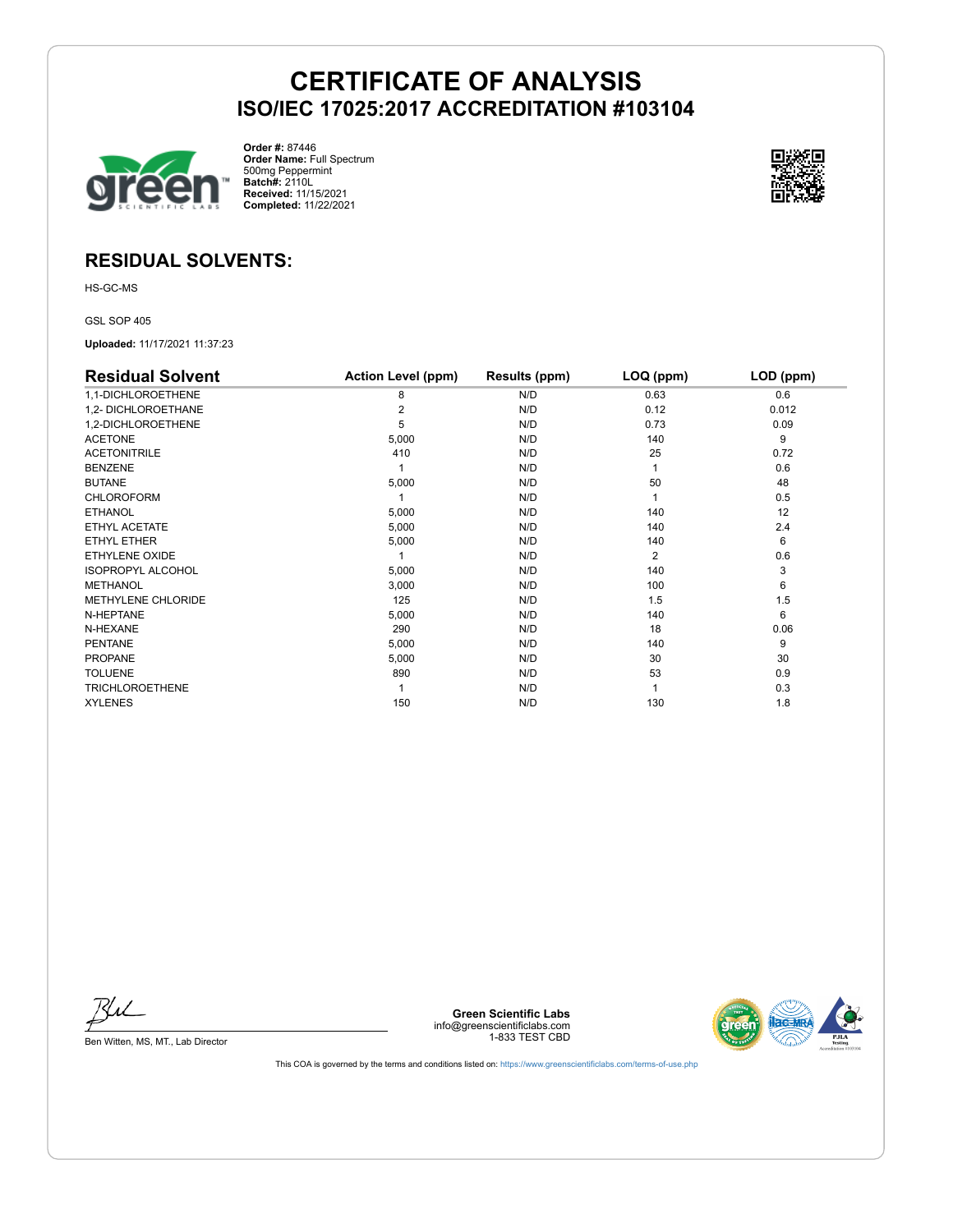

**Order #:** 87446 **Order Name:** Full Spectrum 500mg Peppermint **Batch#:** 2110L **Received:** 11/15/2021 **Completed:** 11/22/2021



**Microbial Analysis: Microbial Analysis** GSL SOP 406

**Uploaded:** 11/18/2021 15:01:24

## **MICROBIAL ANALYSIS:**

| <b>Test</b>            | <b>SOP</b> | <b>Test Method</b> | Device Used       | LOD             | <b>Actual Result</b> |
|------------------------|------------|--------------------|-------------------|-----------------|----------------------|
| TOTAL YEAST AND MOLD   | 406.01     | USP 61/62†         | <b>ARIAMX PCR</b> | 1.000 CFU/G     | $<$ 1.000 CFU/G      |
| LISTERIA MONOCYTOGENES | 406.01     |                    | <b>ARIAMX PCR</b> | 2 COPIES OF DNA | NOT DETECTED         |
| STEC E. COLI*          | 406.01     | USP 61/62+         | <b>ARIAMX PCR</b> | 1 CFU/G**       | NOT DETECTED         |
| PATHOGENIC E. COLI     | 406.01     | USP 61/62+         | <b>ARIAMX PCR</b> | 1 CFU/G**       | NOT DETECTED         |
| SALMONELLA*            | 406.01     | USP 61/62+         | <b>ARIAMX PCR</b> | 1 CFU/G**       | NOT DETECTED         |

† USP 61 (enumeration of bacteria TAC, TYM, and ENT/Coliform), USP 62 (identifying specific species E.coli Aspergillus etc) \* STEC and Salmonella run as Multiplex

\*\* CFU/g Calculation based on MIP/Extract matrix



Ben Witten, MS, MT., Lab Director

**Green Scientific Labs** info@greenscientificlabs.com 1-833 TEST CBD